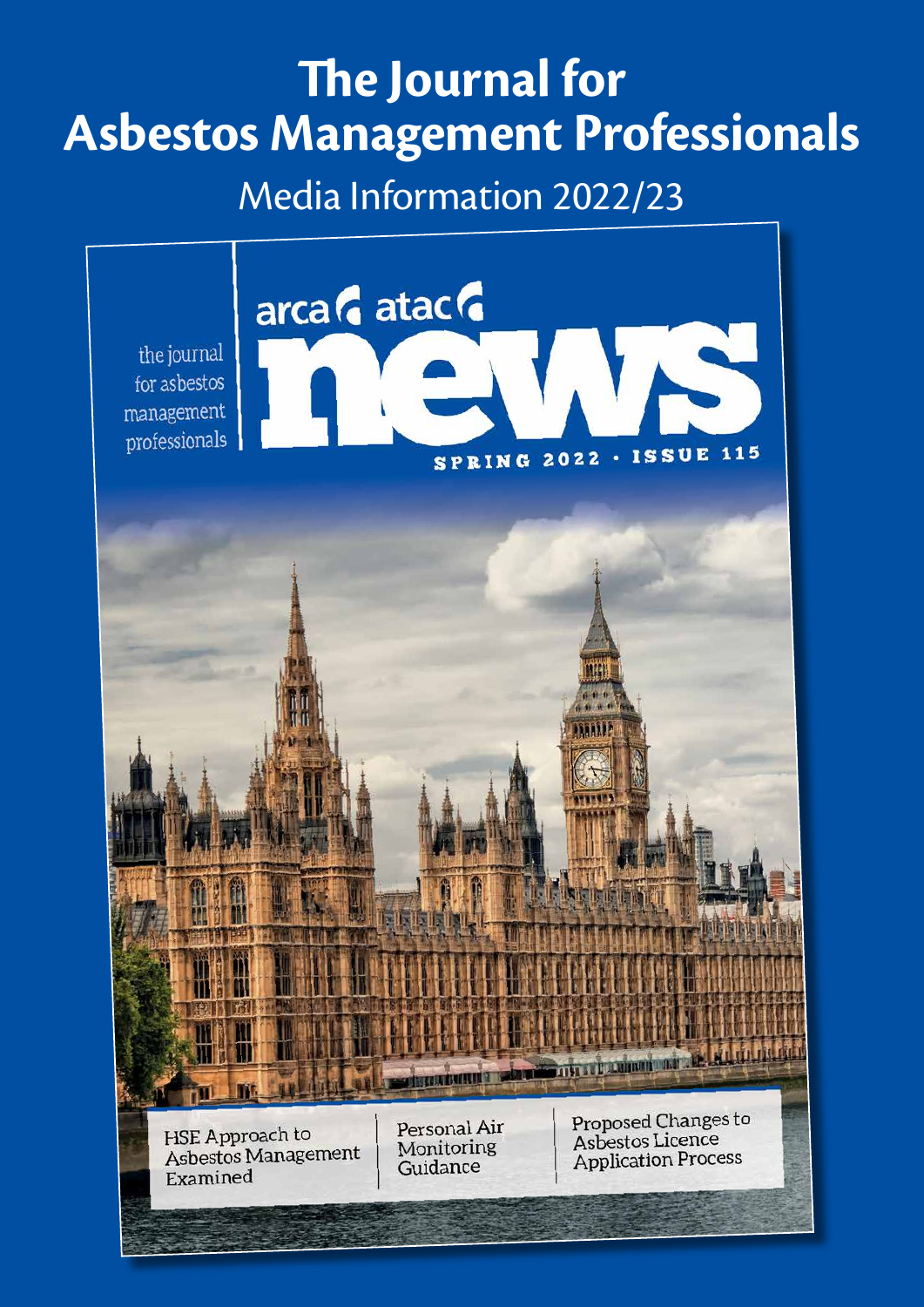# arca diatac diatements - MEDIA INFORMATION



**ARCA News** is *the* only publication which focuses on all aspects of the asbestos abatement industry from survey to management and removal.

Each issue provides a forum for discussion and the promotion of specialist skills and techniques which are unique to the asbestos management industry.

Advertising in **ARCA News** provides a perfect opportunity for ARCA and ATaC members to promote products, services and deliver news messages to asbestos industry professionals.

#### **Key Facts**

- **Circulation circa 2,000 copies**
- **•** Quarterly publication
- l *Premium branded*
- l *Full colour gloss A4 magazine*
- **•** Essential reading for this sector

#### **Readership**

- **ARCA Members, the UK's leading** *asbestos removal contractors*
- **ARCA Associate Members**
- l *ATaC Members asbestos surveyors and UKAS accredited laboratories*

l *Client groups - asbestos professionals, FM's, local authorities, large industry and estates professionals, construction industry, Health & Safety professionals*

**•** HSE offices

**• ARCA News is published on the** *ARCA and ATaC websites*

l *Copies are distributed at events and training courses throughout the year*

# **Delivery Dates for Adverts and Editorial**

| <b>Issue 116 Summer 2022</b> | Editorial deadline Friday 27th May 2022<br>Advert order deadline Friday 27th May 2022<br>Advert artwork deadline Friday 10th June 2022             |
|------------------------------|----------------------------------------------------------------------------------------------------------------------------------------------------|
| Issue 117 Autumn 2022        | Editorial deadline Friday 26th August 2022<br>Advert order deadline Friday 26th August 2022<br>Advert artwork deadline Friday 2nd September 2022   |
| <b>Issue 118 Winter 2022</b> | Editorial deadline Friday 4th November 2022<br>Advert order deadline Friday 4th November 2022<br>Advert artwork deadline Friday 18th November 2022 |
| <b>Issue 119 Spring 2023</b> | Editorial deadline Friday 24th February 2023<br>Advert order deadline Friday 24th February 2023<br>Advert artwork deadline Friday 3rd March 2023   |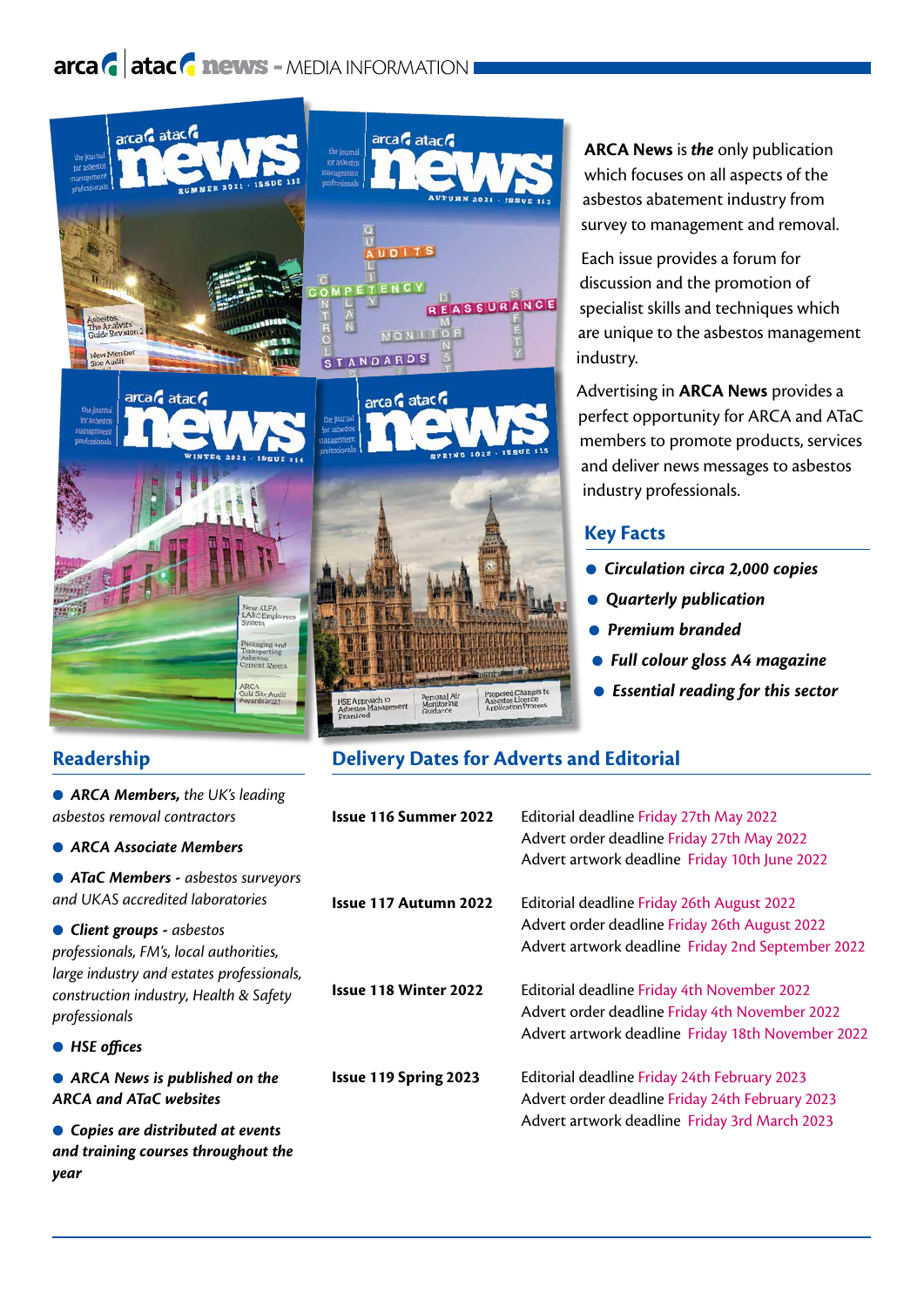





### **Advertising Opportunities for Members**

| <b>Publication Size</b>   | 297mm x 210mm (A4)                                                                                              |           |
|---------------------------|-----------------------------------------------------------------------------------------------------------------|-----------|
| Inside Front Cover        | 254mm x 180mm (Portrait)                                                                                        | £1,100.00 |
| <b>Back Cover</b>         | 254mm x 180mm (Portrait)<br>£1,100.00                                                                           |           |
| Double Page Spread (DPS)# | 297mm x 420mm + 3mm bleed to all edges<br>(Recommended 15mm inner margin for all crucial elements)<br>£1,870.00 |           |
| Full Page                 | 254mm x 180mm (Portrait)                                                                                        | £935.00   |
| Half Page                 | 124mm x 180mm (Landscape)                                                                                       | £550.00   |
| <b>Quarter Page</b>       | 124mm x 87mm (Portrait)                                                                                         | £330.00   |

#### *Situations Vacant*

| Full Page    | 254mm x 180mm (Portrait)  | £660.00 |
|--------------|---------------------------|---------|
| Half Page    | 124mm x 180mm (Landscape) | £330.00 |
| Quarter Page | 124mm x 87mm (Portrait)   | £165.00 |

#### *Further Advertising Opportunities*

| Logo in Membership listings |                                                                     | £25.00  |
|-----------------------------|---------------------------------------------------------------------|---------|
| One page insert             | A4 piece to be supplied                                             | £745.00 |
| One page insert             | A5 piece to be supplied                                             | £425.00 |
| Belly Band*                 | Dimensions available on request<br>and printed bands to be supplied | £825.00 |

#### *Notes*

*Discounts are available for multiple bookings.*

*Please see booking form or contact ARCA on 01283 566467 or email sarah.haslam@arca.org.uk # Maximum of two Double Page Spreads (DPS) accepted per issue, appearing in each half of the magazine, on a first come first served basis.*

*\* One Belly Band per issue of ARCA News on a first come first served basis.*

*All advertisements will be printed full colour (CMYK) from artwork supplied to the specification requirements stated in this leaflet. Full bleed pages are not available, except for a DPS. All prices are shown exclusive of VAT.*

**Advert Artwork Specification Requirements**

All advertising artwork should be provided as hi-resolution *jpeg,* or *eps file format,* or as a *pdf* to 'PDF/X-1a:2001' quality file format.

Each file must be to high resolution (300dpi at same size), exact size required, with all fonts embedded, CMYK (process colour) compatible, and clearly titled, (*eg:* arca\_your company name\_adv.pdf)

Artwork to be submitted to The Editor via *sarah.haslam@arca.org.uk*

# **Advert and Editorial Deadlines**

All advert orders and artwork *MUST* be supplied by the deadlines stated in this leaflet.

All editorial *MUST* be submitted to the Editor for consideration by the deadlines stated in this leaflet. Please note that editorial articles should be news worthy stories and are published at the Editor's discretion. Also, supplied content may be edited.

*Failure to provide artwork by deadlines may result in your advertisement being omitted with no refund of costs. Whilst every effort will be made to rectify incorrect artwork, ARCA or its agents will not be held liable for any artwork supplied by customers which does not adhere to the specifications laid out above.*